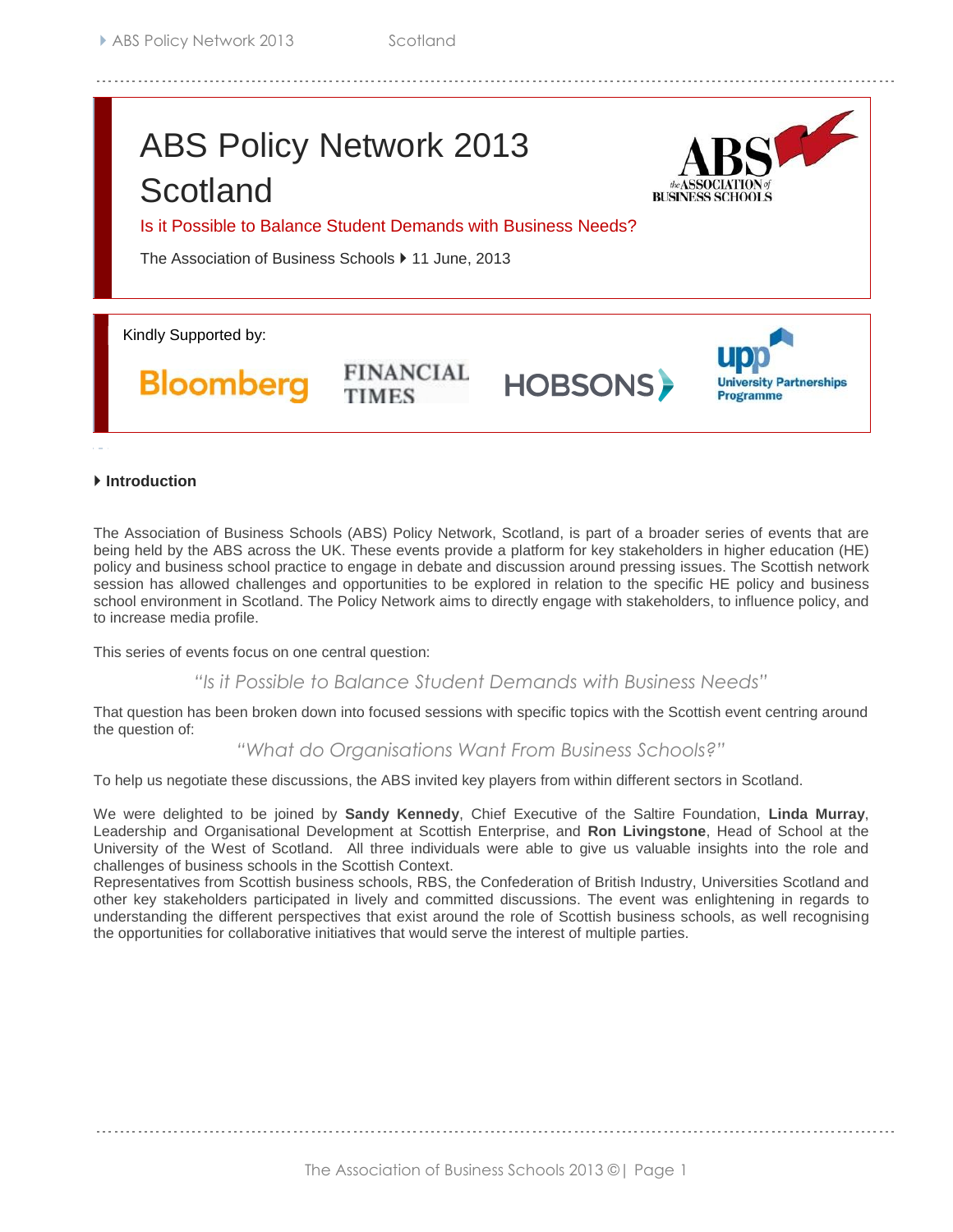

## **Profiles**



## **Sandy Kennedy – Chief Executive, Saltire Foundation**

Sandy Kennedy, is the Chief Executive of the Saltire Foundation. The Saltire Foundation accelerates the development of Scotland's most promising business talent by giving them unique opportunities to work with, learn from and network with the world's leading business players.

Sandy's extensive commercial background has involved the successful start-up of Bowie Castlebank Group's online ecommerce sites, the turnaround and growth of over 600 of their physical retail stores, as well as securing a partnership agreement with the largest supermarket chain in the UK.

Educated at Cambridge University he became a qualified lawyer with Ashursts in London specialising in venture capital. He joined 3i, the private equity firm, in 1996 and worked on a mix of traditional leveraged deals and tech venture capital. In 2000, he won the Chris Hill Prize for best overall MBA student at Strathclyde.



## **Linda Murray – Leadership and Organisational Development, Scottish Enterprise**

Linda currently leads the Leadership and Organisational Development team in Scottish Enterprise. Her main objectives are to develop and establish appropriate services for companies and sectors to enable Leadership Development, support culture change and address barriers to growth.

Linda currently chairs a cross agency working group on behalf of Scottish Government, charged with driving up leadership, ambition and entrepreneurship in Scottish companies.

Following the publication of the Scottish Government Strategy on Youth Employment Linda is leading the SE response focusing on how we connect our growth and productivity agendas to youth employment and encouraging a more proactive approach within SE as an employer.



## **Ron Livingstone – Head of School, University of the West of Scotland**

Ron Livingstone joined UWS as its head of business school in August 2010. Previously, he worked at Glasgow Caledonian University where he held positions including director of the MBA programme and associate dean.

Ron has worked in management roles for some 30 years across blue chip companies and small to medium-sized entities, as well as running his own business.

He has research expertise in strategic change management and has a wealth of consultancy experience on the strategic development of tourism businesses and developing strategic approaches for competitive advantage in the public sector.

## **Guests**

| Mr          | <b>Richard Atfield</b> | <b>HEA</b>                |             |                        |                                    |
|-------------|------------------------|---------------------------|-------------|------------------------|------------------------------------|
| <b>Prof</b> | George Burt            | University of Stirling    | Ms<br>Mr    | Shelia MacDonald       | <b>RBS</b>                         |
| Prof        | lan Clarke             |                           |             | Paul Marshall          | <b>ABS</b>                         |
|             |                        | University of Edinburgh   | Mr          | <b>Ben McConville</b>  | GCU                                |
| Prof        | Denis Fischbacher-     | University of Glasgow     |             |                        |                                    |
|             | Smith                  |                           | Mr.         | Iain McMillan          | <b>CBI Scotland</b>                |
| Ms          | Fiona Godsman          | Institute for Enterprise  | Mr          | <b>Charles Mariott</b> | Universities Scotland              |
| <b>Prof</b> | Gill Hogg              | <b>Heriot Watt</b>        |             |                        |                                    |
| Prof.       | Sabine Hotho           | Head of School            | <b>Prof</b> | George Stonehouse      | <b>Edinburgh Napier University</b> |
|             |                        |                           | Mr          | <b>Neil Stewart</b>    | <b>Neil Stewart Associates</b>     |
| <b>Ms</b>   | Tina Livingstone       | <b>FSP</b>                |             |                        |                                    |
| Dr.         | Jillian MacBryde       | University of Strathclyde | <b>Miss</b> | Stephanie Strickland   | <b>ABS</b>                         |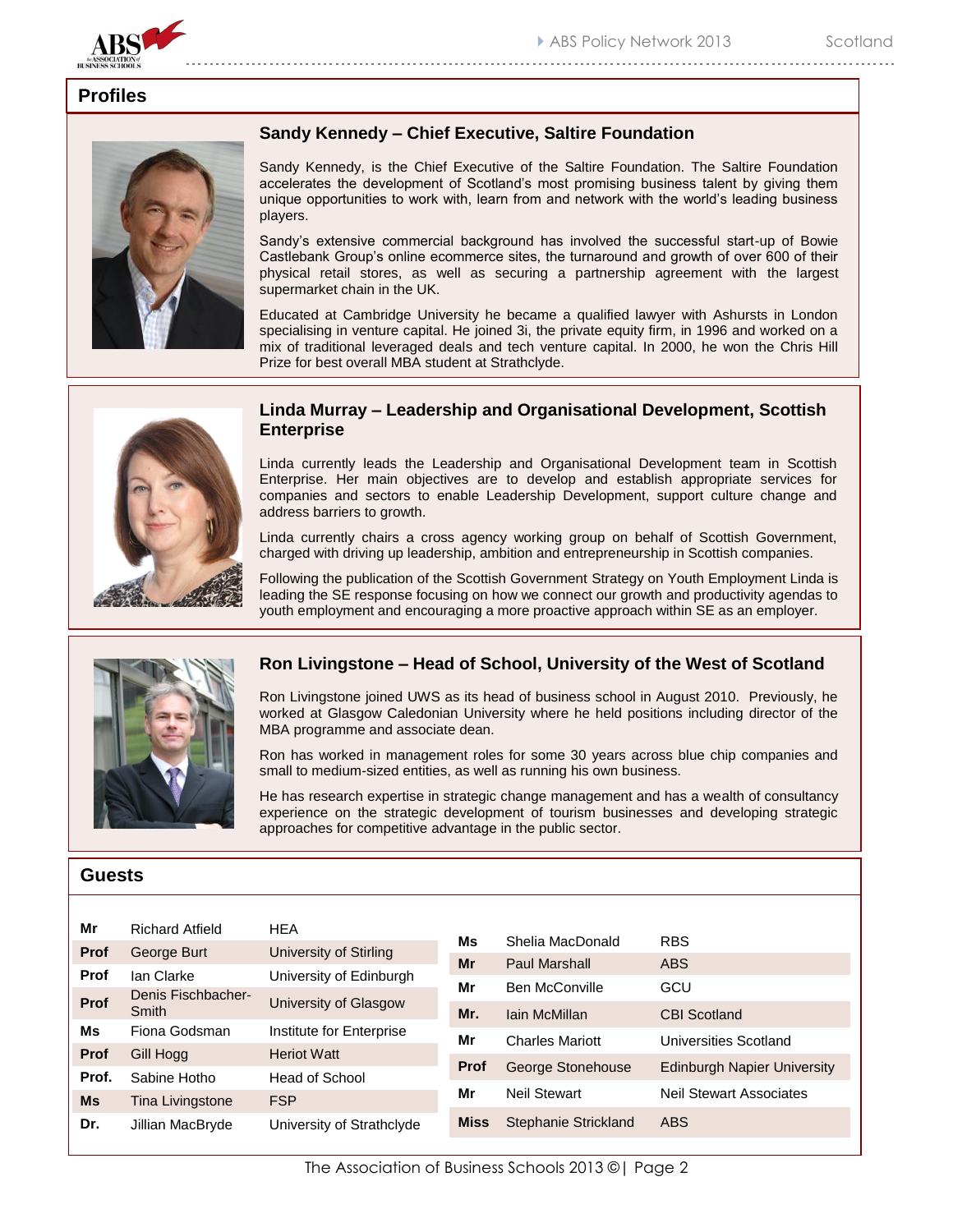

## Key Themes

#### Competition

Business Schools in Scotland are set in the broader international environment of business and management education. In addition, the significant rise in online and free learning provision for management education poses a significant challenge to in-situ schools. This is especially pertinent for those school considered middle tier. Business schools must therefore be able to adapt and compete effectively in

order to sustain their relevance and embed the advantage for school based learning in relevant materials



### Communications and Promotion

During discussions, it became apparent that the 'disconnect' that is often thought to exist between business schools and businesses may largely be down to a lack of awareness or appropriate communication. Initiatives that address the needs of business are being taken up by some schools, in most cases very successfully, but this evolution has yet to be noticed by parallel sectors. It has become apparent that effective communication and tailored, front-end image development (through effective and cutting edge website development, marketing campaigns and testimonies) is integral to ensuring business can relate to educational institutions and their multiple offerings.

## Orientation and Presentation

Image creation and development must be supported by a business and management school attitude that matches and complements that of industry. Business schools that have industry engagement quoted in their strategic missions should ensure this is supported with a professional and business-like organisational structure and process; pace, following up and following through, customisation and polished communication should all be priorities.

## Harnessing Existing Capacity

Communications, promotion, orientation and presentation would pose significant strategic challenges to some organisations. However, business schools are the home to leading academic and innovative thinking about these exact aspects of organisational success. Experts in strategy, marketing, project management, and much more exist in these institutions and could be drawn upon to increase the success of institution. Moreover, processes of this kind would present an opportunity to draw on industry to be involved, which in turn may result in relevant and accessible case-studies for students or opportunities for student participation and consultation.

## Internationalisation

Scottish business schools have a very strong track record when it comes to international strategy. The international student population in Scotland contributes a significant about to the Scottish economy, business schools are well placed to enhance this contribution through attracting and



retaining international students, but also through maintaining these networks post-graduation in order to harness international links for the future.

## Supporting Small and Medium Sized Enterprises

The economy of Scotland largely relies on small and medium sized organisations (SMEs). Subsequently, a key challenge for Scottish business schools is how to engage and support them. Business schools in Scotland are faced with a dual challenge:

• Producing relevant and applicable research into SME development,

Deciphering effective ways to connect and build relationships with businesses that may not have developed organisational structures that facilitate university collaboration.